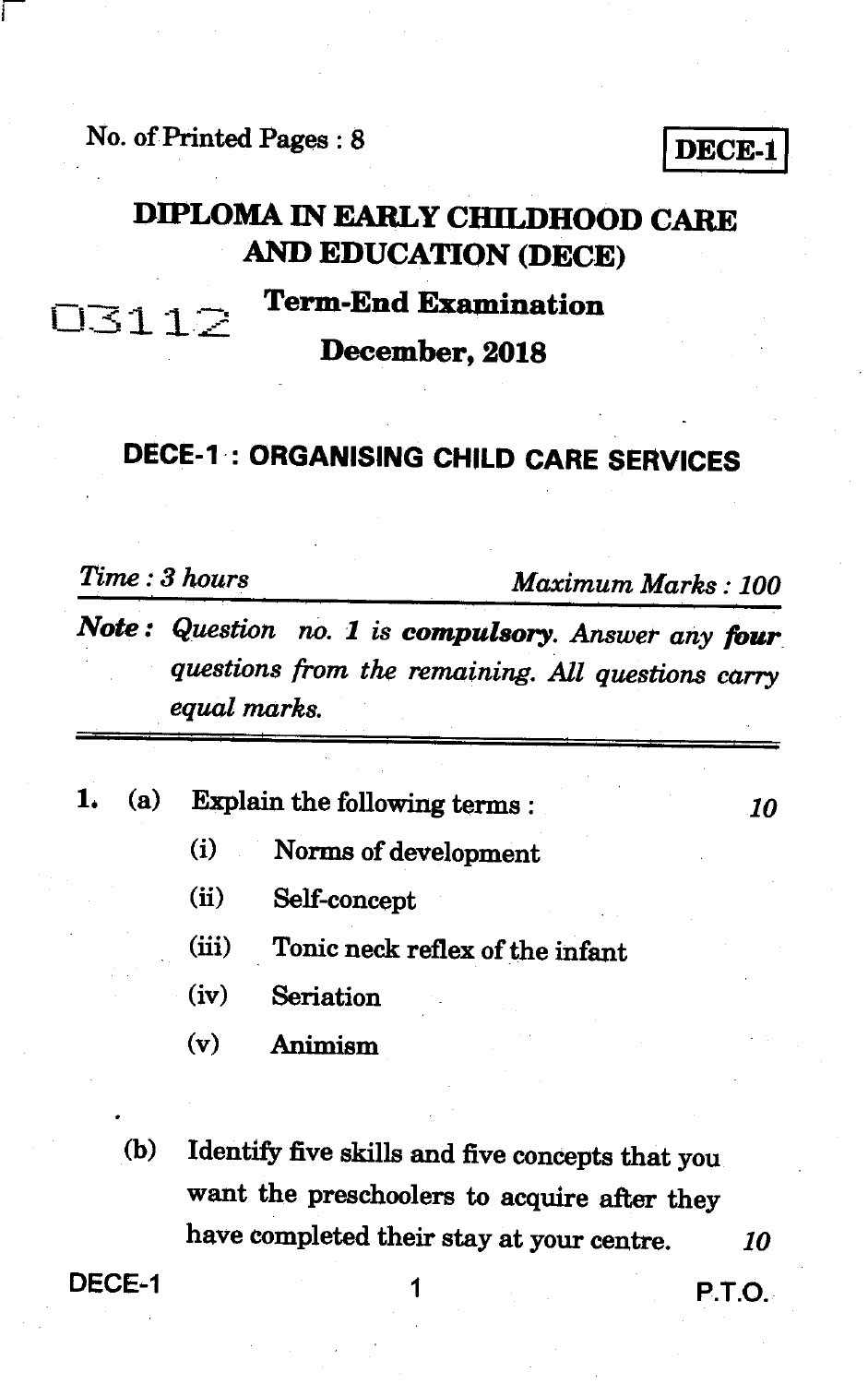- **2. (a) List two ways in which the experiences of a child living in a city are different from one who lives in a village.** *4* 
	- **(b) Explain giving examples, how heredity and environment influence the development of a child, with respect to two areas of development.** *10*
	- **(c) Explain giving examples, the statement that "Play promotes cognitive development in children". 6**
	- **3. (a) List five behaviours each of the caregivers and the infant that will serve to maintain social interaction.** *10* 
		- **(b) Explain the meaning of the term `attachment'. Why is it important for the infant to develop the bond of attachment with the caregiver ?** *10*

**DECE-1 2**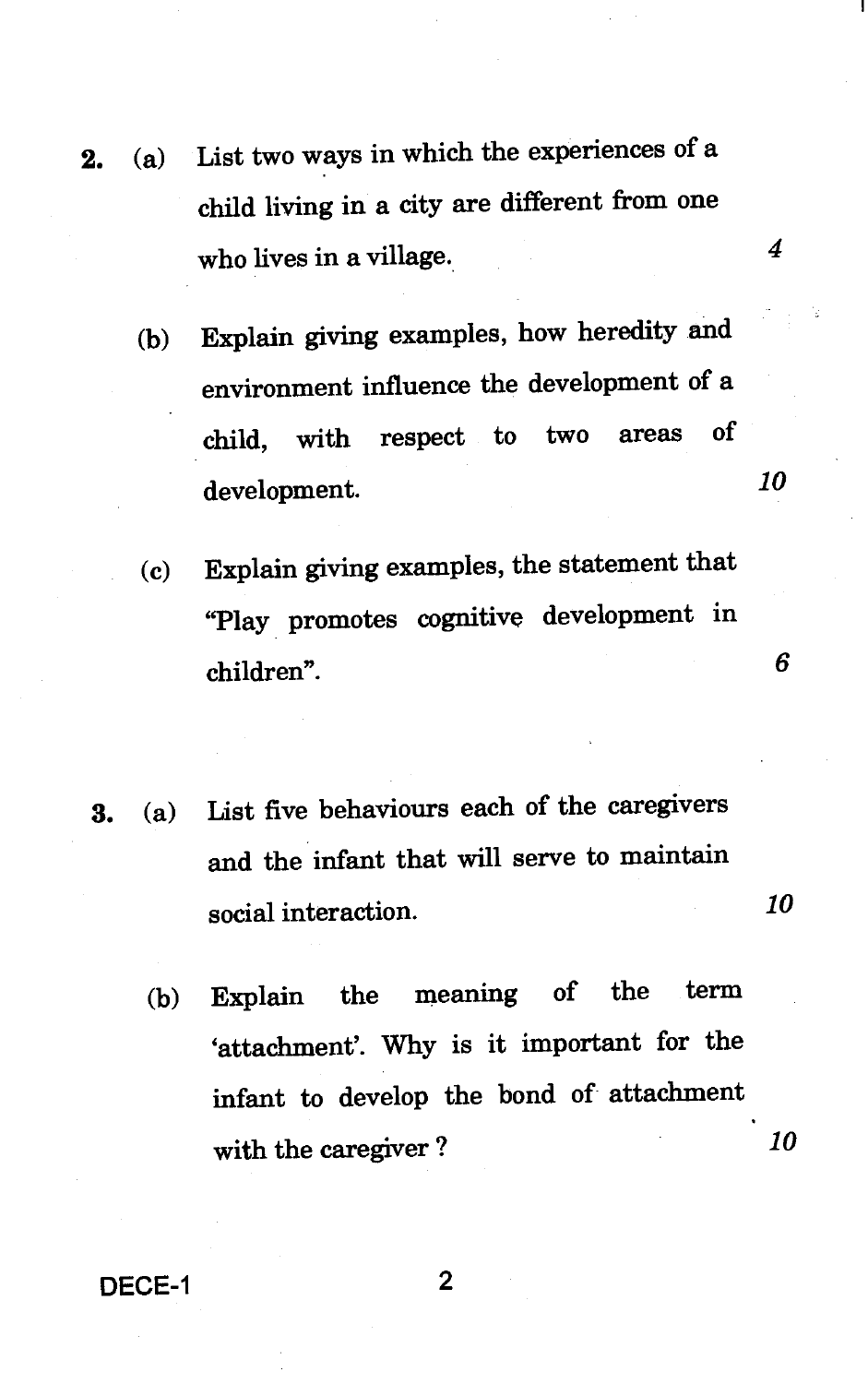- **4. (a) When do children begin to form two-word sentences ? Describe the characteristics of these sentences.** *5* 
	- **(b) Explain giving examples, how the caregivers can promote the language development of a child in the first two years of life.** *15*
- **5. (a) List the gross and fine motor skills acquired by children who are 3 — 6 years old.** 
	- **(b) Identify any two speech problems that are common in preschoolers and discuss their causes.** *8*
	- **(c) What are the characteristics of power-oriented disciplining style of the caregivers ?** *4*
- **6. (a) Briefly describe six play activities, (three outdoor and three indoor), that you have observed preschool children engage in. State the various areas of development fostered through each activity.** *12* 
	- **(b) State the points you will keep in mind while organizing play activities for toddlers in a creche.** *8*

**DECE-1 3 P.T.O.**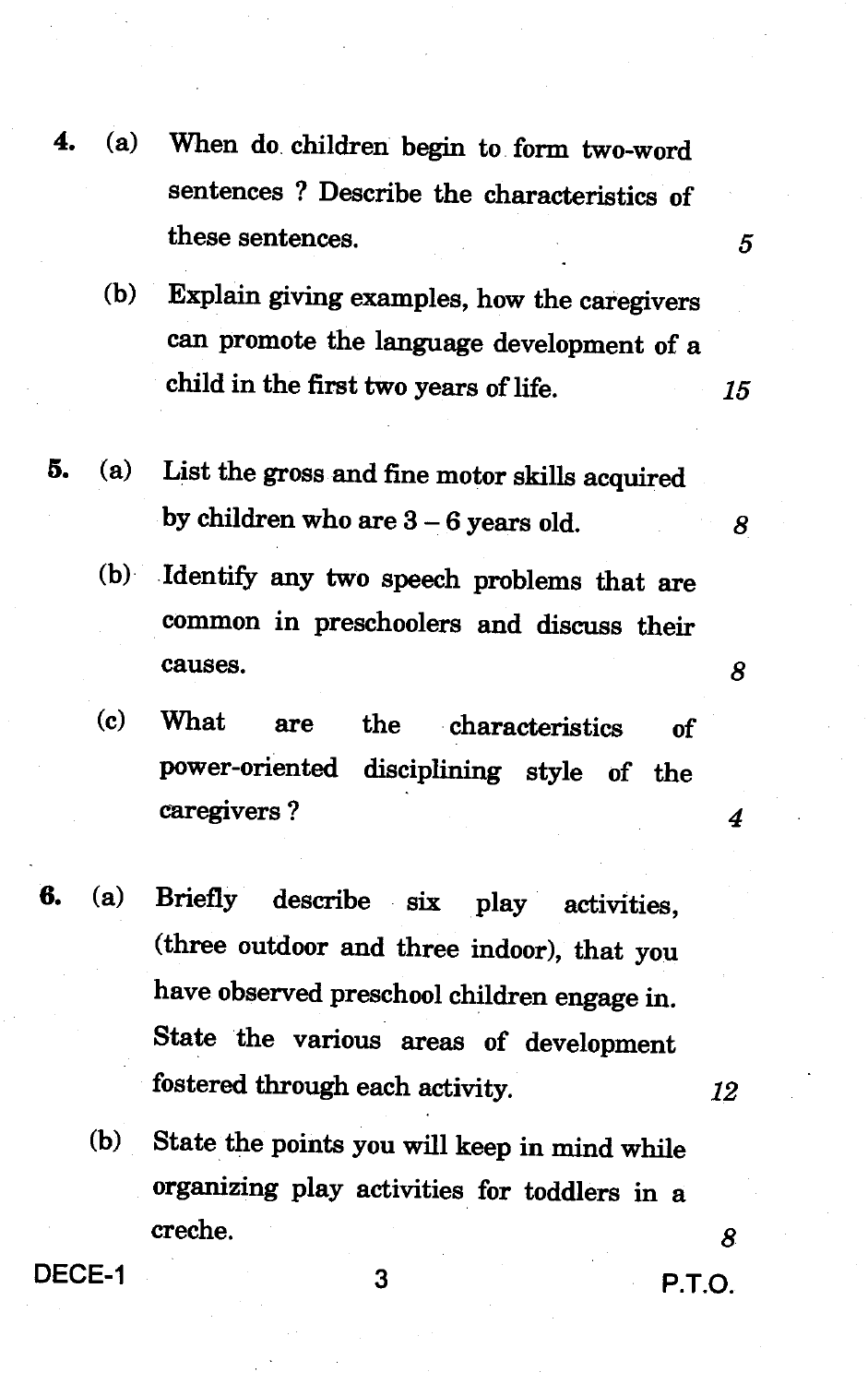- **7.** (a) Enumerate the factors that should be considered by you when looking for space for setting up a 'child care centre'. **5** 
	- (b) Do you think it is necessary to evaluate children ? Substantiate your answer with  $r$ easons.  $5$
	- (c) Critically examine giving examples, the role of the educator in the early childhood centre in fostering development of children. *10*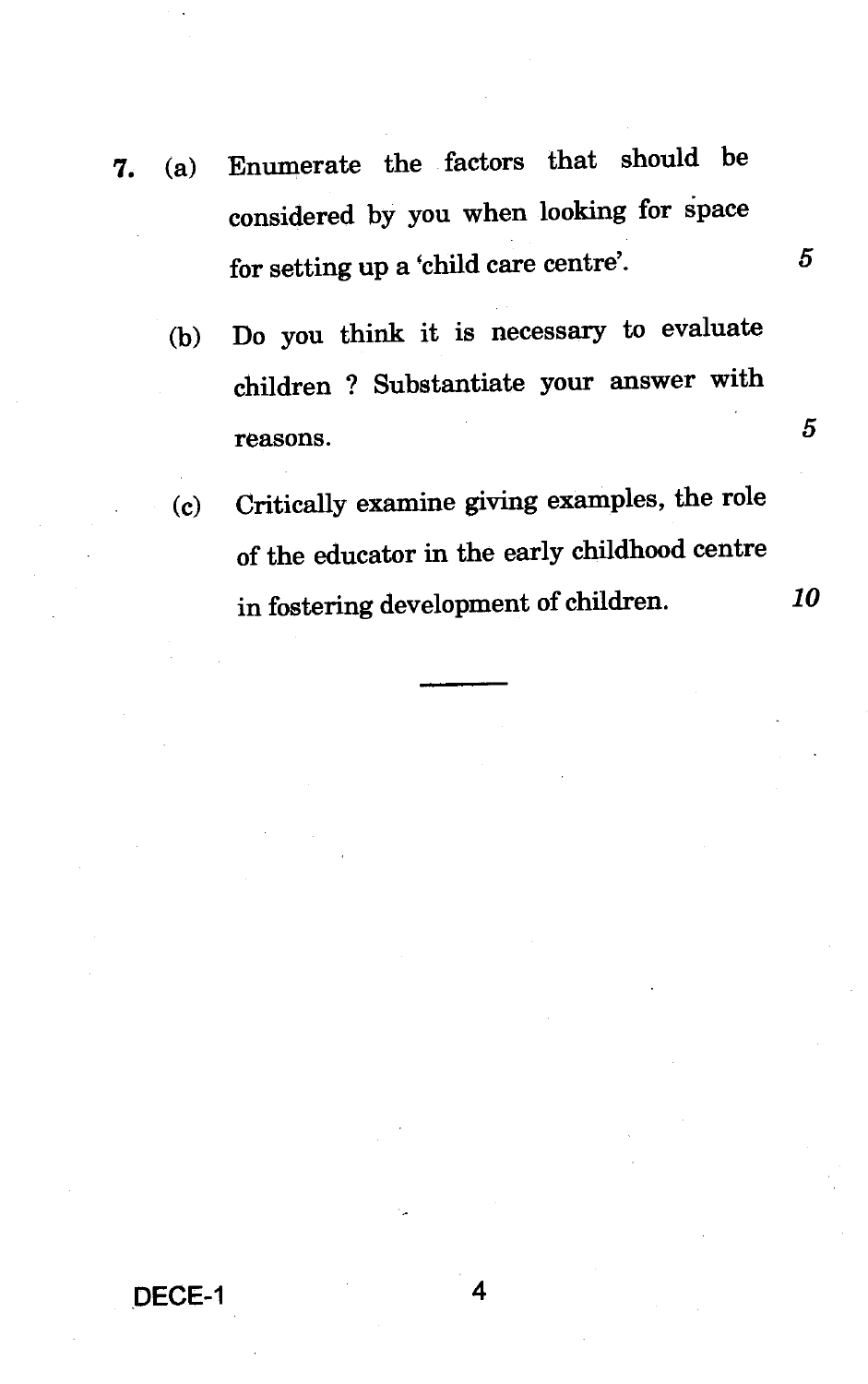डी.ई.सी.ई.-1

# प्रारम्भिक बाल्यावस्था देखभाल एवं शिक्षा में डिप्लोमा (डी.ई.सी.ई.)

# सत्रांत परीक्षा

#### दिसम्बर. 2018

## डी.ई.सी.ई.-1: बाल देखभाल सेवाओं का संगठन

समय : 3 घण्टे

अधिकतम अंक : 100

- प्रश्न सं. 1 अनिवार्य है । शेष में से किन्हीं चार प्रश्नों के उत्तर नोट : दीजिए । सभी प्रश्नों के अंक समान हैं ।
- (क) निम्नलिखित शब्दों को स्पष्ट कीजिए:  $\mathbf{1}$ 
	- विकास के मानदंड  $(i)$
	- स्व-संकल्पना  $(ii)$
	- शिशु की टोनिक नेक सहज प्रतिक्रिया  $(iii)$
	- $(iv)$ क्रमबद्धता
	- जीवत्वारोपण  $(v)$
	- (ख) उन पाँच कौशलों और पाँच अवधारणाओं की सूची बनाइए जिन्हें आप चाहते हैं कि शालापूर्व बच्चे आपके केन्द्र में शिक्षा प्राप्त करते हुए अर्जित करें ।

DECE-1

P.T.O.

10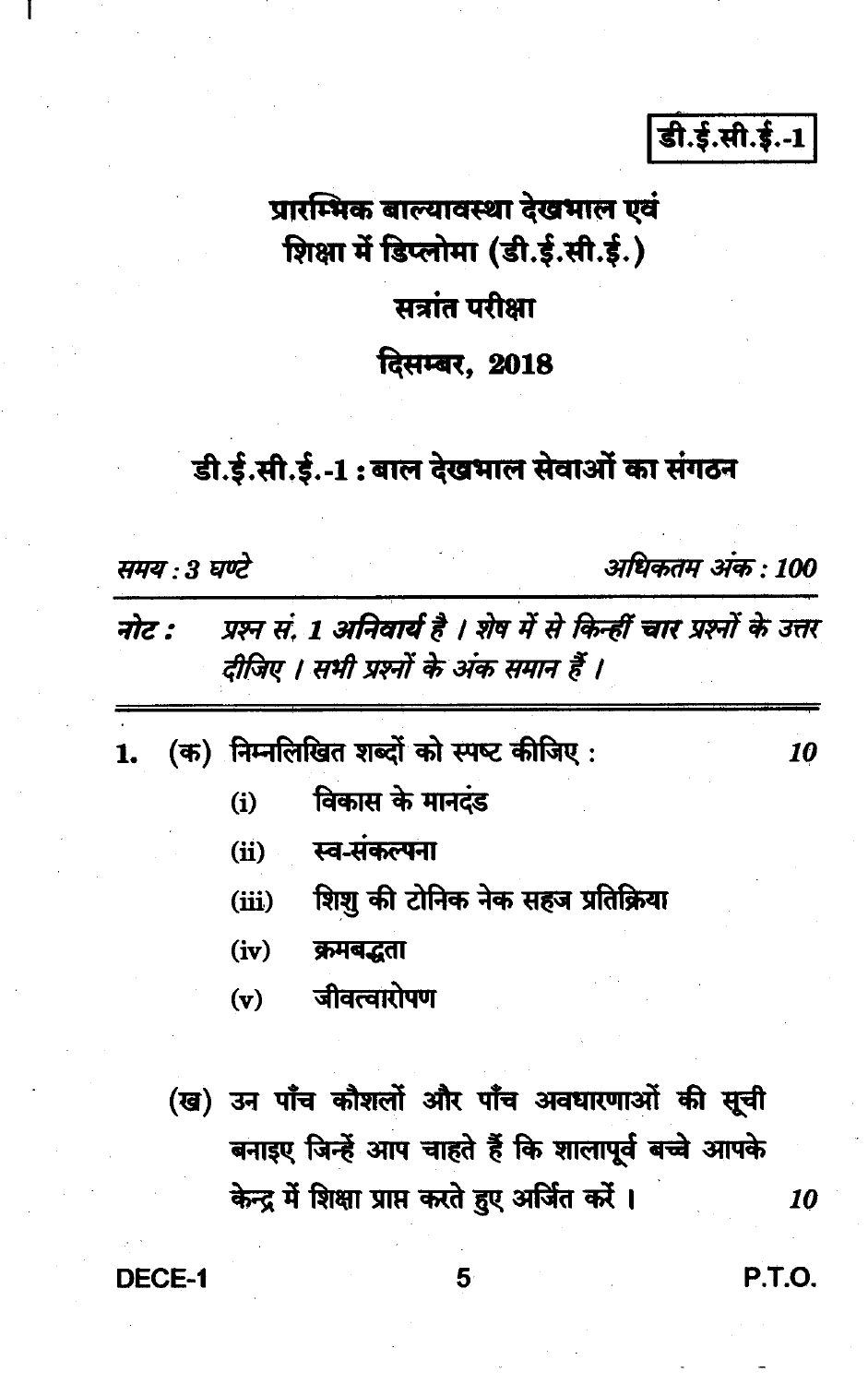- (क) वे दो पहलू बताइए जो दर्शाते हैं कि शहर में रहने वाले  $2.$ बच्चे के अनुभव गाँव में रहने वाले बच्चे के अनुभवों से भिन्न होते हैं ।
	- (ख) विकास के दो क्षेत्रों के संदर्भ में उदाहरण देते हुए स्पष्ट कीजिए कि आनुवंशिकता और परिवेश बच्चे के विकास पर किस प्रकार प्रभाव डालते हैं ? 10

4

- (ग) उदाहरण देते हुए इस कथन को स्पष्ट कीजिए कि "खेल बच्चों के संज्ञानात्मक विकास को बढ़ावा देता है"। 6
- (क) पालनकर्ताओं और शिशु प्रत्येक के उन पाँच व्यवहारों 3. को सूचीबद्ध कीजिए जो सामाजिक अन्त:क्रिया को बनाए रखने में मदद करेंगे । 10
	- (ख) 'लगाव' शब्द का अर्थ स्पष्ट कीजिए । शिशु का पालनकर्ता के साथ लगाव विकसित करना क्यों महत्त्वपूर्ण होता है ? 10

**DECE-1**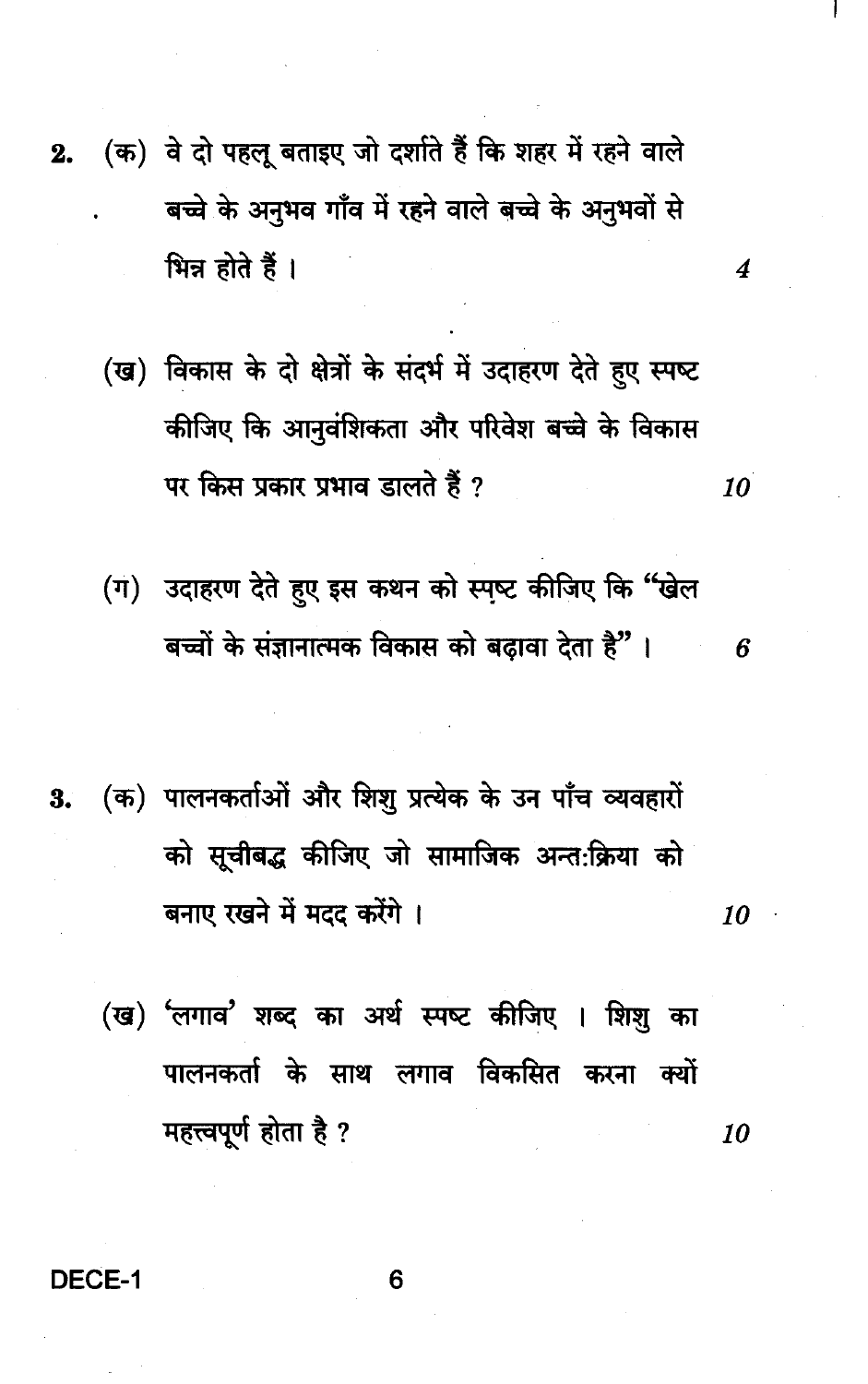- (क) 'बाल देखभाल केन्द्र' की स्थापना के लिए स्थान देखते 7. हुए आपको किन कारकों को ध्यान में रखना चाहिए ? उनका वर्णन कीजिए ।
	- (ख) आपके विचार में क्या बच्चों का मूल्यांकन करना ज़रूरी है ? कारणों के साथ अपने उत्तर की पुष्टि कीजिए ।
	- (ग) बच्चों के विकास को बढ़ावा देने में प्रारम्भिक बाल्यावस्था केन्द्र के शिक्षक की भूमिका का उदाहरण देते हुए समीक्षात्मक परीक्षण कीजिए ।

5

5